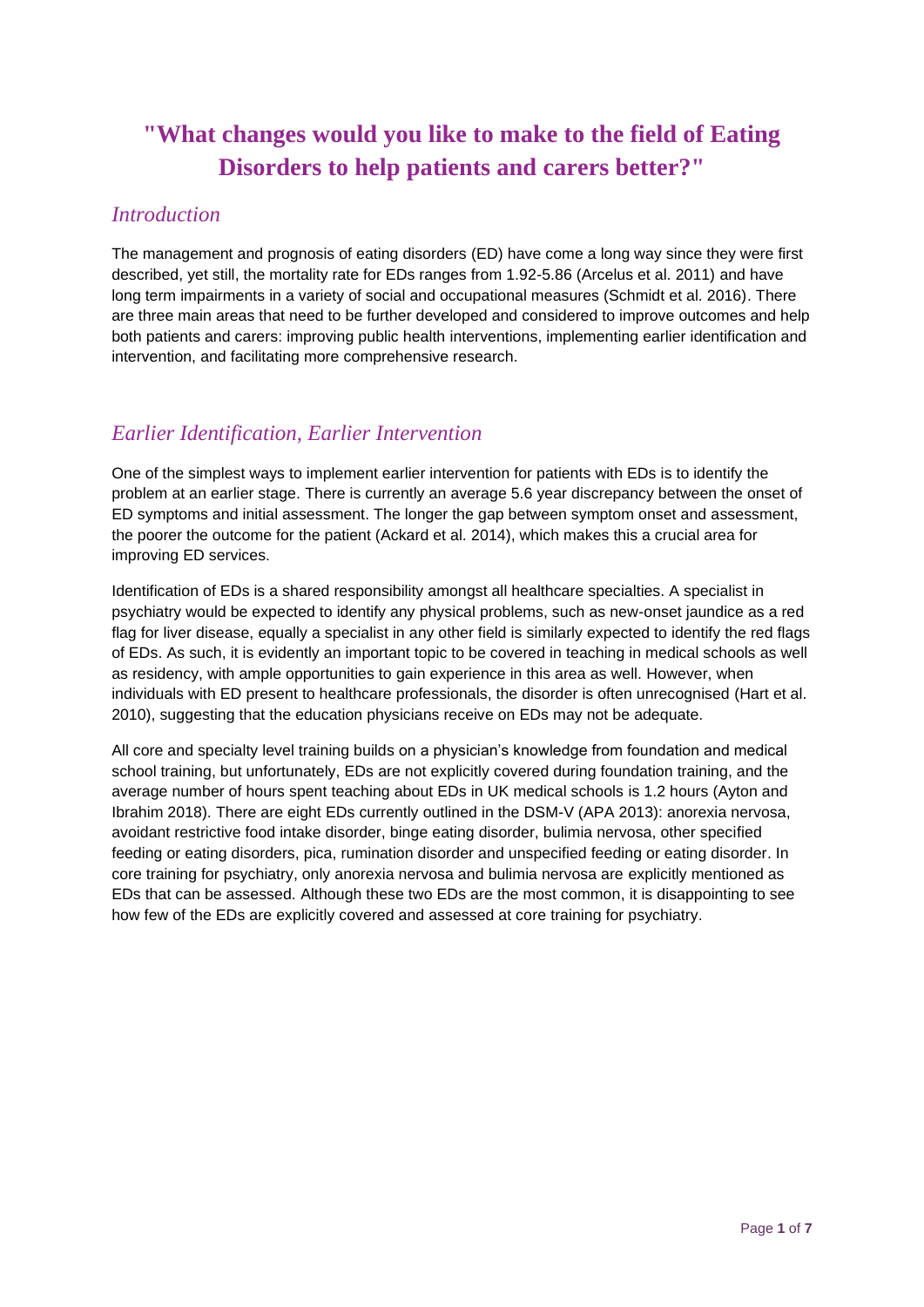This limited ED teaching is not limited to psychiatry and has been demonstrated across a range of disciplines. Of all the residency programmes, 80.7% did not offer any rotations in ED. Formal scheduled or elective rotations in ED for residents were low across a variety of specialties as shown in Figure 1 (Mahr et al. 2015). Additionally, it has also been shown that rates of EDs being included in a list of differential diagnoses in a child with eating problems and weight loss are low, particularly by primary care physicians (Bryant-Waugh et al. 1992).



*Figure 1 – Graph representing the percentage of programmes offering scheduled or elective rotations in ED as well as the number of hours each residency spent teaching about ED. Data from Mahr et al. 2015.*

Overall, these studies show that training physicians and medical students are offered very low levels of teaching and clinical experience on EDs and their management. Following training in EDs, primary care physicians showed a significant increase in knowledge of the assessment and management of EDs as well as identifying this in practice ( $p=0.01$ ) (Gurney and Halmi 2001). The results of this study suggest that ED training programmes for healthcare professionals can improve the detection and intervention in a primary care setting. This demonstrates the necessity of a good curriculum to be developed covering EDs in detail to allow better identification of the signs and symptoms in all disciplines, which will help improve support for patients with EDs.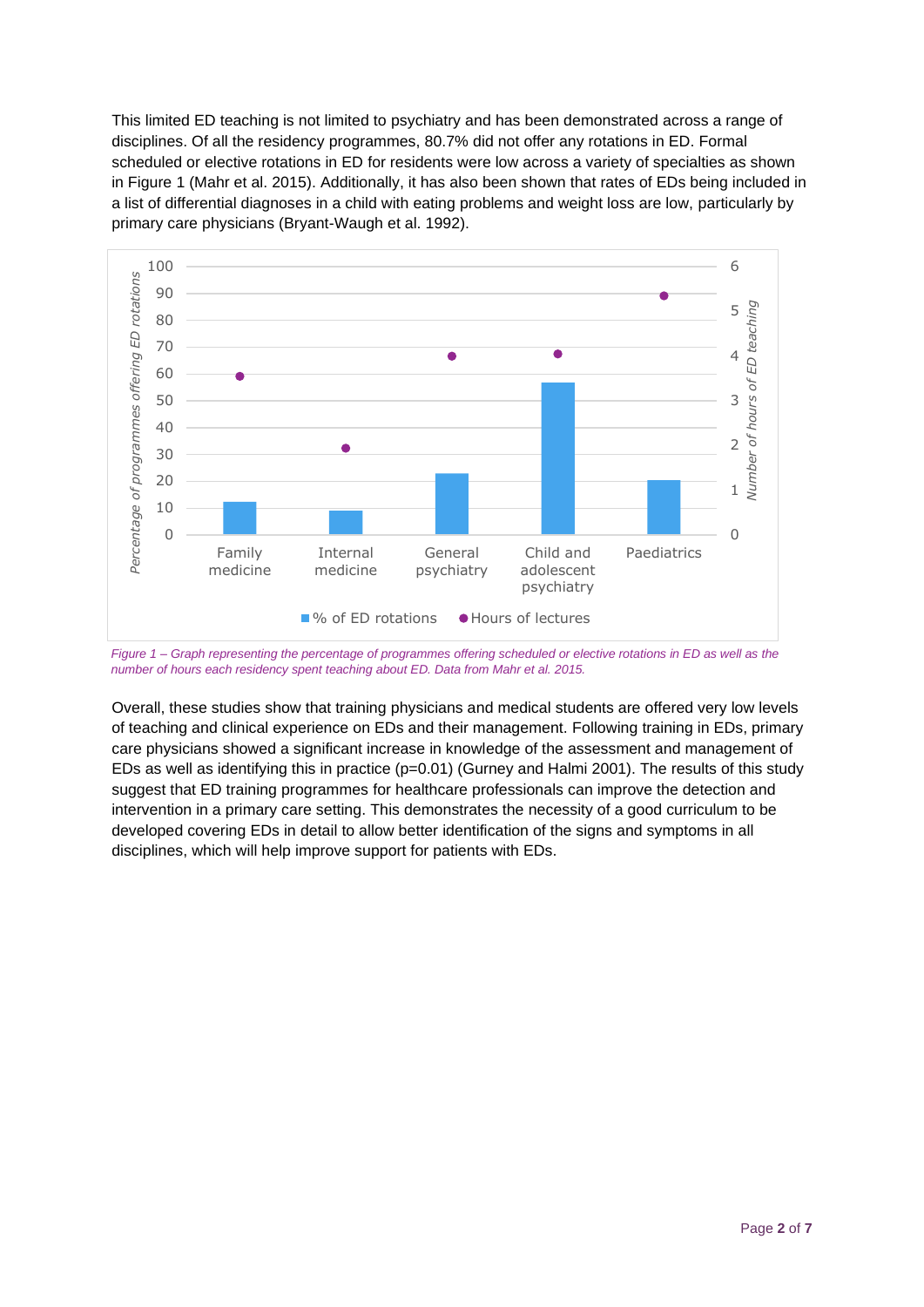# *Comprehensive Research*

Despite EDs first being described in 1689 (Pearce 2004), this group of disorders remain remarkably under-researched (NICE 2017). The low number of papers produced may be linked to the poor funding ED research receives. On average, around £1.2 million is dedicated to ED research out of the £124.3 million allocated to mental health conditions. Mental health research is notoriously underfunded, but this low proportion appointed to EDs is surprising, especially given the high cost of ED treatment totalling around £3.9 billion annually (BEAT 2015).

Since 2020, several new research projects have begun, research particularly the aetiology and risk factors of EDs (EDGI 2021; UKRI 2021), which is a good step to better understanding EDs, but unfortunately, won't be enough to make the significant improvements necessary to improve care for individuals with EDs. For this to happen, ED research needs funding of at least £13 million (up to 9 times what it currently is) which is an ambitious and challenging sum of money to receive. However, without this crucial funding, the slow development in understanding EDs will only perpetuate the stigma and result in continued low funding (BEAT 2015).



*Figure 2 – Bar chart representing the funding allocated each year globally to groups of psychiatric conditions. Data adapted from IAMHRF (2020).*

Additionally, the research that is carried out is less likely to be published in higher impact factor journals. When analysing all of the papers submitted to the top psychiatry journals in 2018, only 0.7% were on EDs, in comparison to 20.1% on schizophrenia (Solmi et al. 2021). To better understand this comparison, one must consider that the lifetime prevalence of EDs worldwide is considered to be 8.4% (Galmiche et al. 2019), in comparison to 0.48% for schizophrenia (Simeone et al. 2015). This is further evidence supporting that the funding for ED research is most different to the economic burden of the illnesses (Insel 2015).

ED research is underfunded and has low visibility, and changing this is a vital improvement to be made to the field of EDs in order to improve screening, assessment, management and support for individuals with EDs. The research should focus on aetiology, factors influencing the duration of recovery, most effective treatments and treatment settings as these areas are the most important that have lacked research in previous years (Chaturvedi 2016). It is also important to investigate how carers of individuals with EDs can be better supported, as research has shown that time spent caring for an individual with an ED is twice as long than in cancer and dementia (Viana et al. 2013).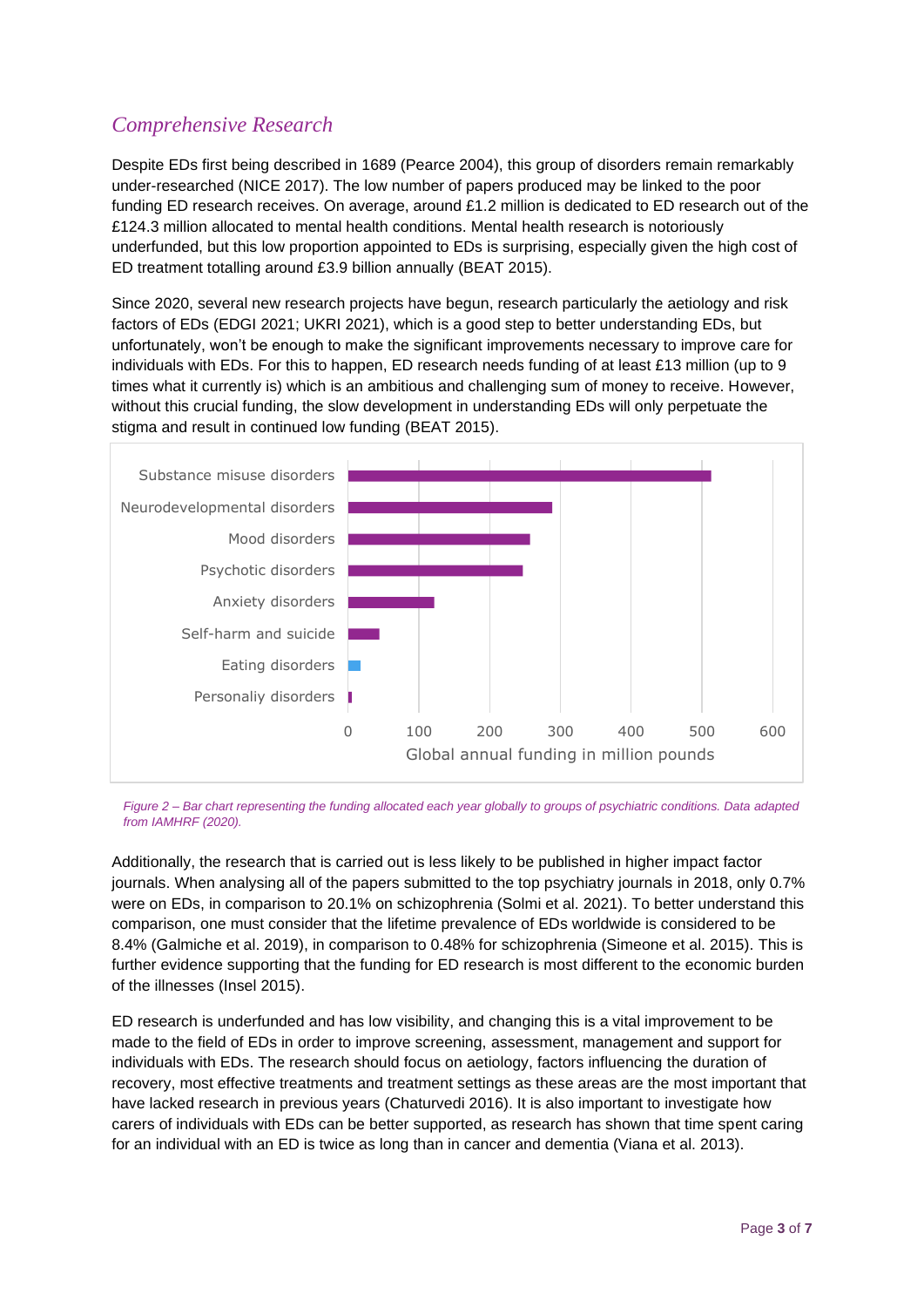## *Public Health Interventions*

Support for patients and carers need not only originate from within psychiatric and psychological fields: there should be well-rounded support in the form of public health interventions also. There needs to be a better public health drive to improve perceptions of EDs, promote a supportive body culture and good body image as well as reducing poor attitudes towards food and dieting. These measures act to reduce the prevalence of EDs by reducing risk factors and acting as a preventative measure.

Public health initiatives have been shown to be effective in a variety of incidences already, with industry-specific rules and regulations brought into effect. For example, the increasing sale tax on cigarettes intended to reduce smoking rates (HMRC 2020). It has been suggested that the fashion, diet product and laxative industries as well as cosmetic surgery and advertising should be similarly targeted to help prevent EDs in the UK (Austin 2012). The process of implementing public health initiatives is shown in Figure 3.



*Figure 3 – Demonstrating the process of development, maintenance and improvement of public health policy. Adapted from CDC (2020).*

As with many public health interventions, schools can play an invaluable role in providing education, support and guidance alongside the industry regulations. It is important for schools to promote healthy lifestyles, including providing regular physical education lessons and access to cheap and healthy food offered in school lunches to help reduce disordered eating and obesity (Corsica and Hood 2011). Explicit education on EDs is also valuable, as was found in a Canadian study that found an ED curriculum significantly increased the understanding of EDs. The teachers and students both reported that the lessons were educational and enjoyable and learned how to recognise the signs of EDs in themselves and others (Moriarty et al. 1990). Educating both the students and staff at school could act as a preventative measure, but also aid in earlier identification of warning signs and symptoms of EDs, to help promote earlier intervention with a healthcare professional.

These public health interventions should provide clarity on previously stigmatised groups with EDs, particularly for men, who have long suffered from missed diagnoses and low levels of treatment. This is important to reduce the stigma many men feel when coming to terms with their ED and seeking treatment. It is important for the public to be aware of the differences in the presentation of EDs in men and women – for example, in men with EDs, it is more common to experience a desire for weight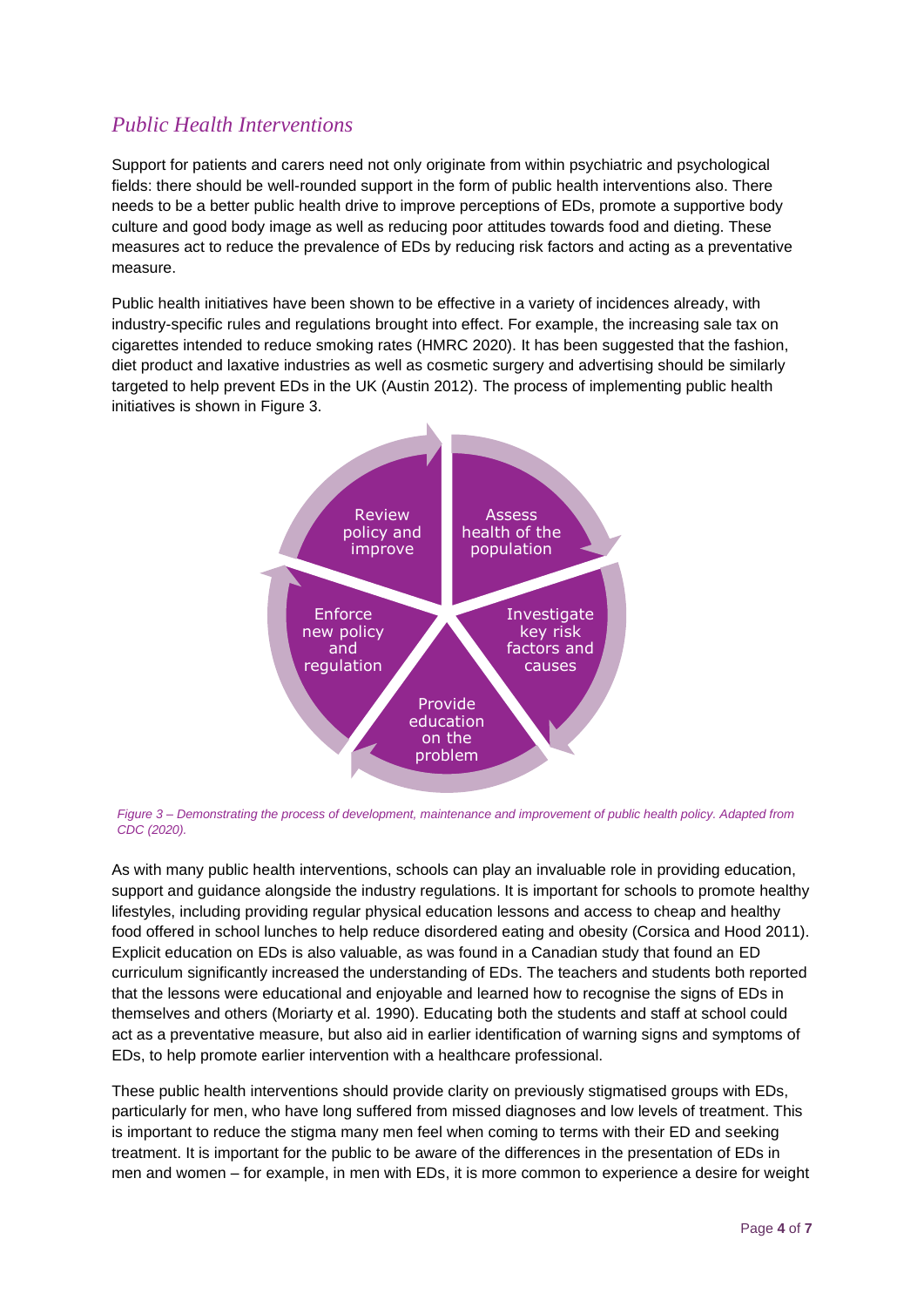gain (particularly muscle mass), in comparison to the desire for weight loss more commonly seen in women (Strother et al. 2012). Bulimia nervosa in particular shows stark gender differences: in women, vomiting or laxative abuse are common, whereas men are more likely to use excessive exercise as a bulimic compensatory behaviour (Weltzin 2005).

Other groups at-risk for bias and stigma include individuals with large body habitus. Significant weight loss is often defined as between 5-10% (Forney et al. 2017), but individuals with this weight loss and a BMI of 18.5 or above may be overlooked by primary care providers (Sim et al. 2013). Better education and awareness that EDs affect all body types and all genders are important in the early identification of EDs in the general population and it is important to consider when designing these curricula.

The public health interventions outlined above could help prevent EDs by promoting a healthier relationship with food and body image at a younger age. These interventions wouldn't only prevent new cases, they could help pre-existing patients and their carers also. Improving the understanding of EDs and reducing the stigma would help the patients come to terms with their diagnosis and potentially feel more comfortable speaking to peers and healthcare professionals about it. The education provided by schools would also allow individuals struggling with EDs to know where to seek guidance and help. Lastly, creating a more body-positive environment with better attitudes towards dieting could also create a more helpful environment for recovery.

### *Conclusion*

All the suggestions above would benefit patients with ED as well as their carers, but in order to improve the field of EDs, this needs to be a multidisciplinary approach targeting all of these areas simultaneously. An improvement generating more comprehensive research into causes and treatments is useless unless there is a diverse healthcare system that is confident in identifying the key risk factors of EDs to implement the changes. Equally, good identification and management of EDs clinically are fruitless unless there is also public health policy aiming and preventing cases to begin with. It is only with a combination of these strategies and communication across disciplines can we truly begin to fully support individuals with EDs.

The final step in making these recommendations as useful as they can be is to consult patients with or recovering from EDs when creating these changes. No individual who has not experienced an ED or been in treatment for an ED can fully understand the challenges and struggles these patients face. Patients have a practical experience of the healthcare system and how they have been supported and unsupported throughout their journey, and as such are invaluable sources of information for improving the service and support they receive. Much like the "No decision about me, without me" campaign strove to include patients in making shared clinical decisions about their own care, these patients need to also be included to help guide wider decisions on the management of other individuals with ED. This could be achieved by consulting a board of patients to advise and give feedback on proposed changes to ED support.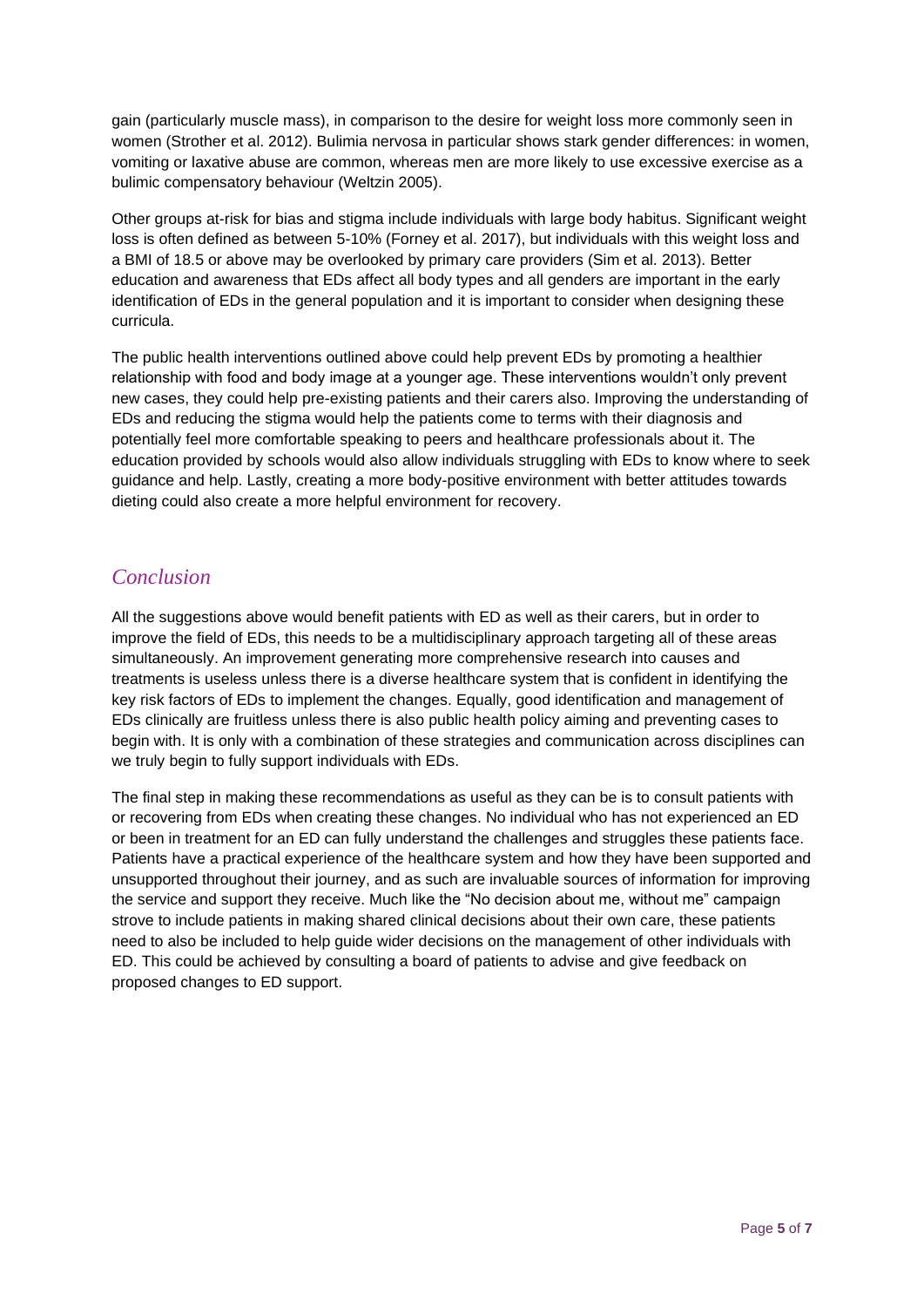#### *Bibliography*

Ackard, D., Richter, S., Egan, A. and Cronemeyer, C. 2014. Poor outcome and death among youth, young adults, and midlife adults with eating disorders: An investigation of risk factors by age at assessment. International Journal of Eating Disorders 47(7), pp.825-835.

American Psychiatric Association. 2013. *Diagnostic and statistical manual of mental disorders*. 5th ed. Washington, DC.

Arcelus, J., Mitchell, A. and Wales, K. 2011. Mortality Rates in Patients With Anorexia Nervosa and Other Eating Disorders: A Meta-analysis of 36 Studies. Archive of General Psychiatry 68(7), pp.724- 731.

Austin, S. 2012. A public health approach to eating disorders prevention: It's time for public health professionals to take a seat at the table. BMC Public Health 12, pp.854.

Ayton, A. and Ibrahim, A. 2018. Does UK medical education provide doctors with sufficient skills and knowledge to manage patients with eating disorders safely? *Postgraduate Medical Journal* 94, pp. 374-380.

Beating Eating Disorers. 2015. The costs of eating disorders. Social, health and economic implications. Available at: https://www.basw.co.uk/system/files/resources/basw\_54403-3\_0.pdf [Accessed: 23 September 2021]

Bryant-Waugh, R., Lask, B., Shafran, R. and Fosson, A. 1992. Do doctors recognise eating disorders in children? Archives of Disease in Childhood 67; pp.103-105.

CDC. 2020. 10 Essential Public Health Services. Available at: https://www.cdc.gov/publichealthgateway/publichealthservices/essentialhealthservices.html [Accessed: 23 September 2021]

Chaturvedi, S. 2016. Top 10 research priorities for eating disorders. The Lancet 3, pp.706-707

Corsica, J. and Hood, M. Eating Disorders in an Obesogenic Environment. Journal of the American Dietetic Association 111(7), pp.996-1000.

Eating Disorders Genetic Initiative. 2021. Take Part in the Eating Disorders Genetics Initiative (EDGI). Available at: https://edgiuk.org/ [Accessed: 23 September 2021]

Forney, J., Brown, T. and Carter, L. 2017. Defining "significant weight loss" in atypical anorexia nervosa. International Journal of Eating Disorders 50(1)

Galmiche, M., Déchelotte, P., Lambert, G., and Tavolacci, M. 2019. Prevalence of eating disorders over the 2000-2018 period: a systematic literature review. American Journal of Clinical Nutrition 109(5); pp.1402-1413.

Gurney, V. and Halmi, K. 2001. An Eating Disorder Curriculum for Primary Care Providers. International Journal of Eating Disorders 30; pp.209-212.

Hart, L., Granillo, M., Jorm, A. and Paxton, S. 2010. Unmet need for treatment in the eating disorders: A systematic review of eating disorder specific treatment seeking among community cases. Clinical Psychology Review 31(5), pp.717-735.

HM Revenue & Customs. 2020. Tobacco Duty Rates Autumn 2020. Available at: https://www.gov.uk/government/publications/tobacco-duty-rates-autumn-2020/tobacco-duty-ratesautumn-2020 [Accessed: 23 September 2021]